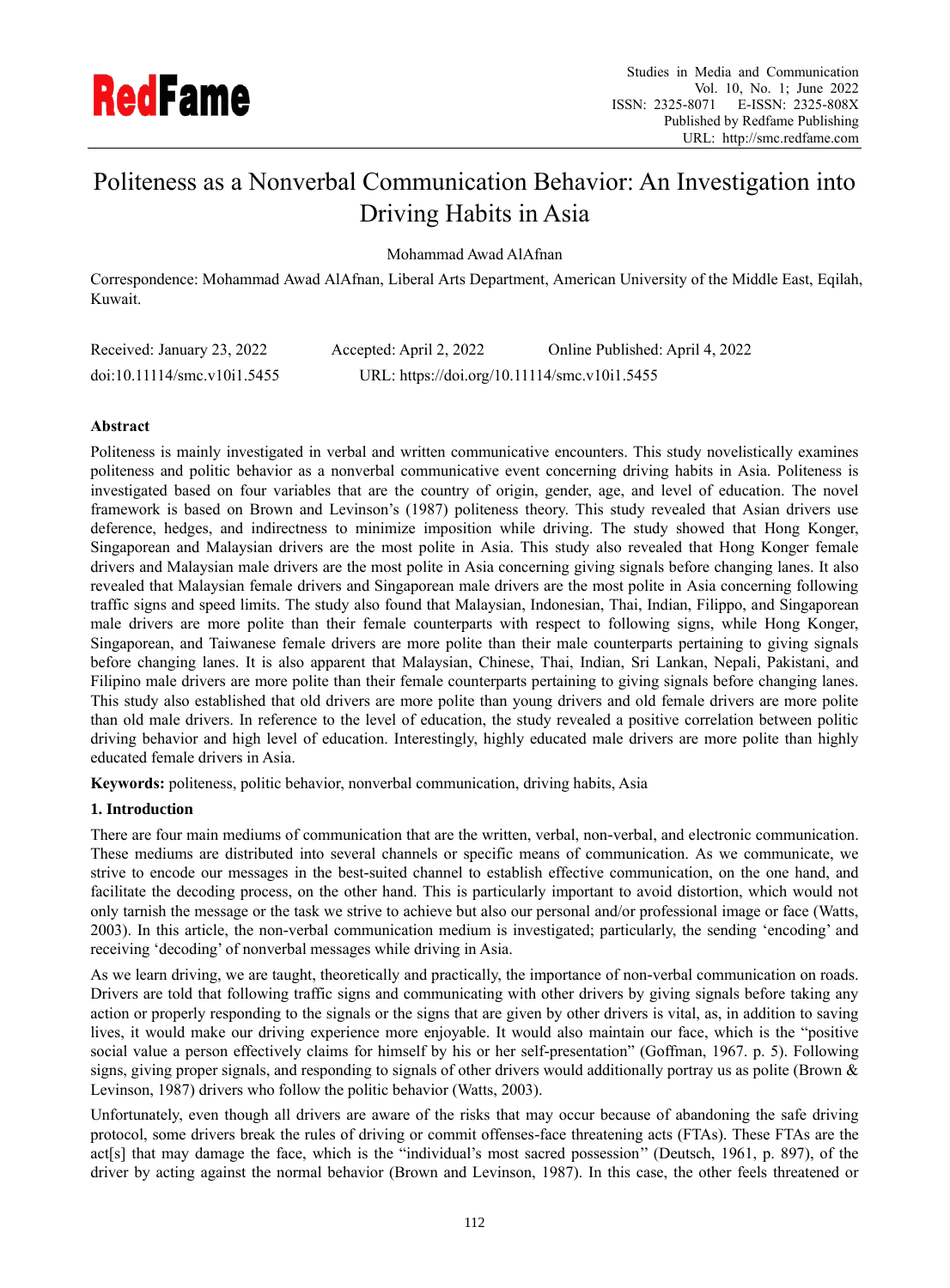challenged and his/her reaction, as a result, may vary from slight discomfort to hostile behavior (Pearson, Andersson, & Porath, 2000). It is assumed that the higher the threat individuals face, the angrier they feel (Carson and Cupach, 2000). Therefore, the communicators, in general, are urged to 'weight' the degree of imposition of their actions and mitigate the FTAs to minimize threat and establish polite and effective communication (Mills, 2003).

In this study, maintaining face and committing FTAs in non-verbal communication while driving in Asia is investigated. This is conducted through the drivers' use of and response to signs, signals, and driving behavior. The analysis is carried out concerning four main variables that are drivers' age, gender, level of education, and country.

#### **2. Literature Review**

Lakoff (1989) defines politeness as a means to minimize confrontation in discourse. It is a strategy or a number of strategies that are used to maintain good relationships among communicators. Politeness is not only measured in verbal and/or written communications. It is a behavior that relates to people's social norms. In this case, politeness is considered good manners, social etiquette, social graces (Culpeper, 2011). In this study, politeness is looked at and examined as a social behavior that intends to minimize social confrontations and maintain one's face. Politeness, in this study, is looked at as strategies that are used to maintain harmonious social relationships to avoid conflicts.

Following Goffman's (1967) introduction of the concept of face, Brown and Levinson (1987) introduced their politeness theory in speech and writing. They built their theory on the concept of face stating that face is two-dimensional. People have a positive face, which is "the want of every member that his wants be desirable to at least some others executors" (p. 62), or, "the positive consistent self-image or 'personality' claimed by interactants" (p. 61). The negative face, however, is defined as "the basic claim to territories, personal preserves, rights to non-distraction" (Brown and Levinson, 1978, p. 61). Yule (1996) defined the negative face as "the need to be independent, to have freedom of action, and not to be imposed by others" (p. 62).

As we have face, sometimes we find ourselves in encounters that we convey or face, what Brown and Levinson (1987) called, face-threatening acts (FTA) "that by their nature run contrary to the face wants of the addressee and/or of the speaker" (p. 65). FTAs obstruct both positive and negative aspects of communicators' face. FTAs may obstruct the negative face of the speaker or the hearer by placing pressure on the hearer not to perform an action or by expressing the opinion or the feelings of the speaker. FTAs obstruct the positive face by damaging a person's face by showing a lack of appreciation or approval. This can be carried out by expressing speakers' evaluation of hearers' positive face simply by expressing the lack of care for the hearers' positive face.

To formulate a polite message, Brown and Levinson (1987) came up with four politeness strategies. These strategies can be carried out verbally, in writing and/or para-verbally (i.e., using the tone, the voice). The first strategy is the bold on record politeness strategy in which the speaker does not attempt to minimize the imposition on the hearer. The second strategy is the positive politeness strategy in which the speaker tries to minimize the imposition on the hearer by making the hearer feel good about himself/herself. The third politeness strategy is the negative politeness strategy in which the speaker tries to avoid any imposition on the hearer. The fourth politeness strategy is the off record politeness strategy in which the speaker removes any potential to place any imposition on the hearer.

Brown and Levinson's (1987) politeness theory was used in a big number of studies to investigate politeness in business communication (AlAfnan, 2014a, 2014b, 2014c), politeness across cultures (Grindsted, 1997), and politeness among native and nonnative speakers (Afnan, 2015a, 2015b, 2021a, 2021b; Murphy and Levy, 2006). All these investigations looked into verbal and written politeness encounters. However, it is obvious that politeness studies on nonverbal encounters are almost nonexistent. This study strives to fill this gap by investigating politeness strategies based on Brown and Levinson's (1987) politeness theory in nonverbal social communicative encounters.

Even though Brown and Levinson's (1987) politeness theory was criticized as it does not provide a universal interpretation of politeness and face, this theory is suitable for the purpose of this study. Politeness and face in this study are examined in relation to a set of universal traffic rules. These formal traffic rules are imposed by formal traffic authorities all around the world, including Asia, to make sure that drivers minimize imposition and maintain face. They are set to keep face and avoid any unnecessary confrontations. Politeness theory, in this study, is taken out of it normal context as it neither investigates politeness in speech nor writing. It is applied to investigate politeness and politic behavior in nonverbal social communicative norms that are formally established and legally imposed to maintain a polite, safe, and aggravation-free social communicative environment.

#### **3. Methods**

To collect the data about the driving habits of individuals in Asia, a multiple-choice questionnaire is prepared by the researcher. The questionnaire is prepared online using 'Google Forms'. Google forms allow any willing user to plan an event, create a form or collect feedback in the form of a questionnaire or survey. The user may create his/her own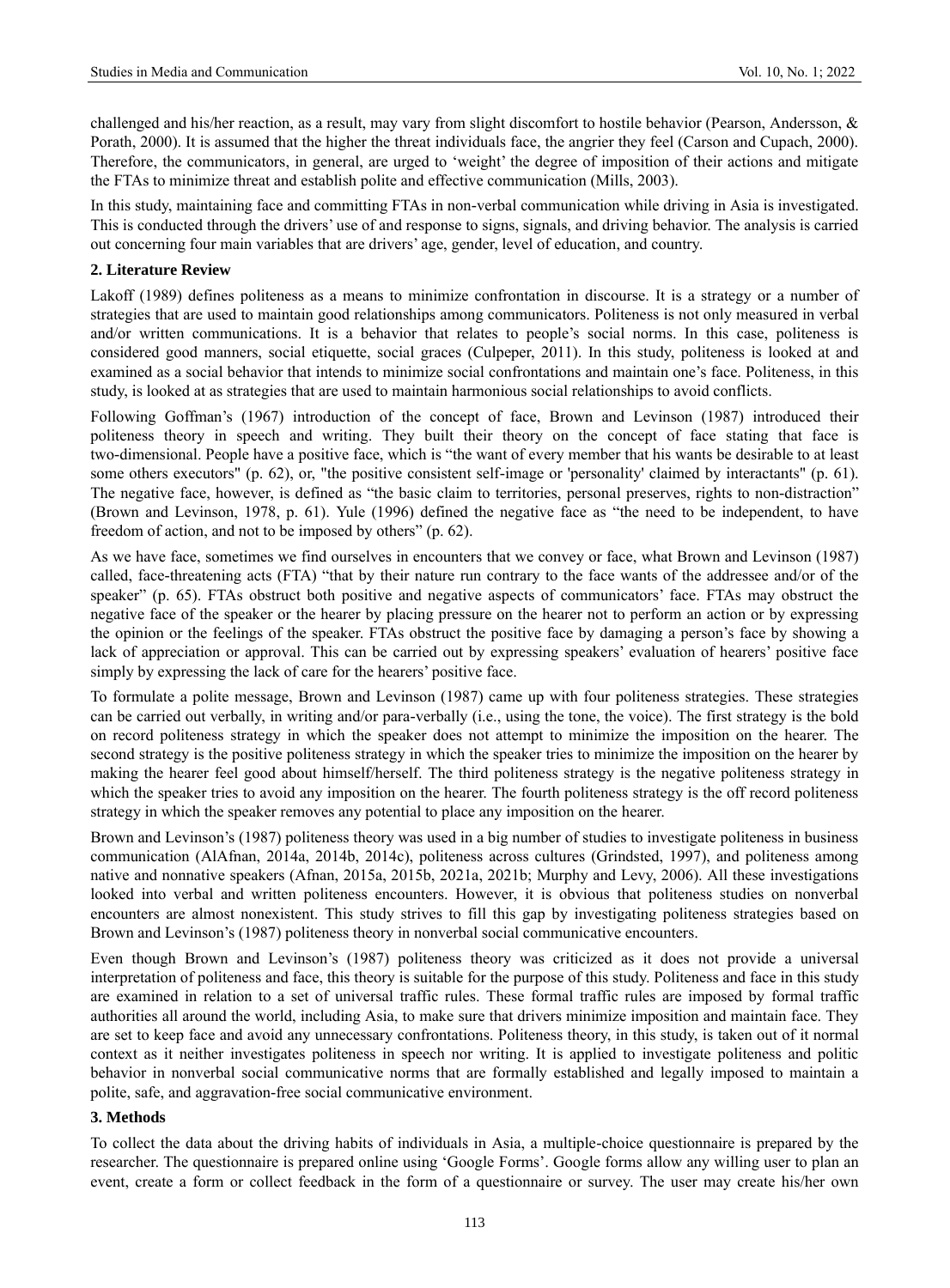template or alternatively, he/she may choose a template from the given list and amend it. After creating the questionnaire, the user may share it online and/or print it out.

The first question of the questionnaire was 'do you drive?' If the answer is 'yes', the following message appears 'please proceed with the questionnaire'. If the answer is 'no', the message was 'end of the questionnaire, thank you'. The main body of the questionnaire included two main sections. The first section included four questions about the four main variables of the study that include drivers' age, gender, level of education, and country of origin. The second section included ten statements about driving habits. Respondents were asked 'if they give signals before changing lanes', 'follow road signs and speed limit', 'give way for other vehicles', 'beep the horn', 'practice lane hogging', 'practice tailgating', 'jump the queue', 'use a high beam or fog lights', 'break for no obvious reason' and finally 'give way to pedestrians'. The respondents were given five choices to select from that are 'almost never', 'less than half of the time', 'about half of the time', 'more than half of the time' and 'almost always'.

After creating the questionnaire, it was shared with my contacts and the public on Facebook, Twitter, and LinkedIn accounts. The contacts were also asked to share it with their contacts as well. The questionnaire was also shared with several specialized groups on the above-mentioned social media platforms. To have more varied responses, the questionnaire was also shared in several car forums in Asia. The collection period lasted for two months, in which 2136 responses were received from more than 12 countries that are: Malaysia, China, Indonesia, India, the Philippines, Singapore, South Korea, Pakistan, Sri Lanka, Thailand, Taiwan, and Hong Kong. Unfortunately, the respondents from South Korea do not drive and their answers were excluded. The Middle East isn't targeted in the data collection. Even though the researcher received quite a big number of responses from Middle East countries, these responses were not included in this study.

The categorization of the responses was carried out in relation to traffic regulations and traffic codes. Drivers who followed the traffic regulations and codes are considered 'polite drivers' as they "minimize the particular imposition that the FTA unavoidably effects" (Brown and Levinson, 1987, p. 129). Drivers who do not follow the regulations, however, are considered imposing and aggressive as they act recklessly and commit a FTA. For example, the first statement in the questionnaire reads 'I signal before changing lanes'. According to traffic regulation, drivers may change lanes, but they must give a signal before doing so. As such, the drivers who give a signal before changing lanes hedge and minimize the imposition; therefore, they maintain their face. The drivers who do not give signals before changing lanes are considered aggressive as they commit a FTA. The five given options after every statement are used to calculate the frequency of the occurrence.

#### **4. Results and Findings**

As mentioned earlier, the researcher received 2136 responses from 13 Asian countries. Out of the 2136 respondents, 48 respondents do not drive; the 'do you drive?' question was the end of the survey for these 24 respondents. As such, we have 2088 respondents who proceeded to the rest of the survey. The respondents were 62.5% males and 37.5% females (see figure 1 below).





The respondents' age groups ranged from 20 to above 60. They are 20.4% from the 20-29 years old age group, 24% from the 30-39 years old age group, 18.5% from the 40-49 years old age group, 21.6% from the 50-60 years old age group and 15.3% are above 60 years old. None of the respondents is below 20 years old as they possibly did not want to fill in the questionnaire, which was also shared on cars and racing platforms that attract teenagers (See figure 2 below).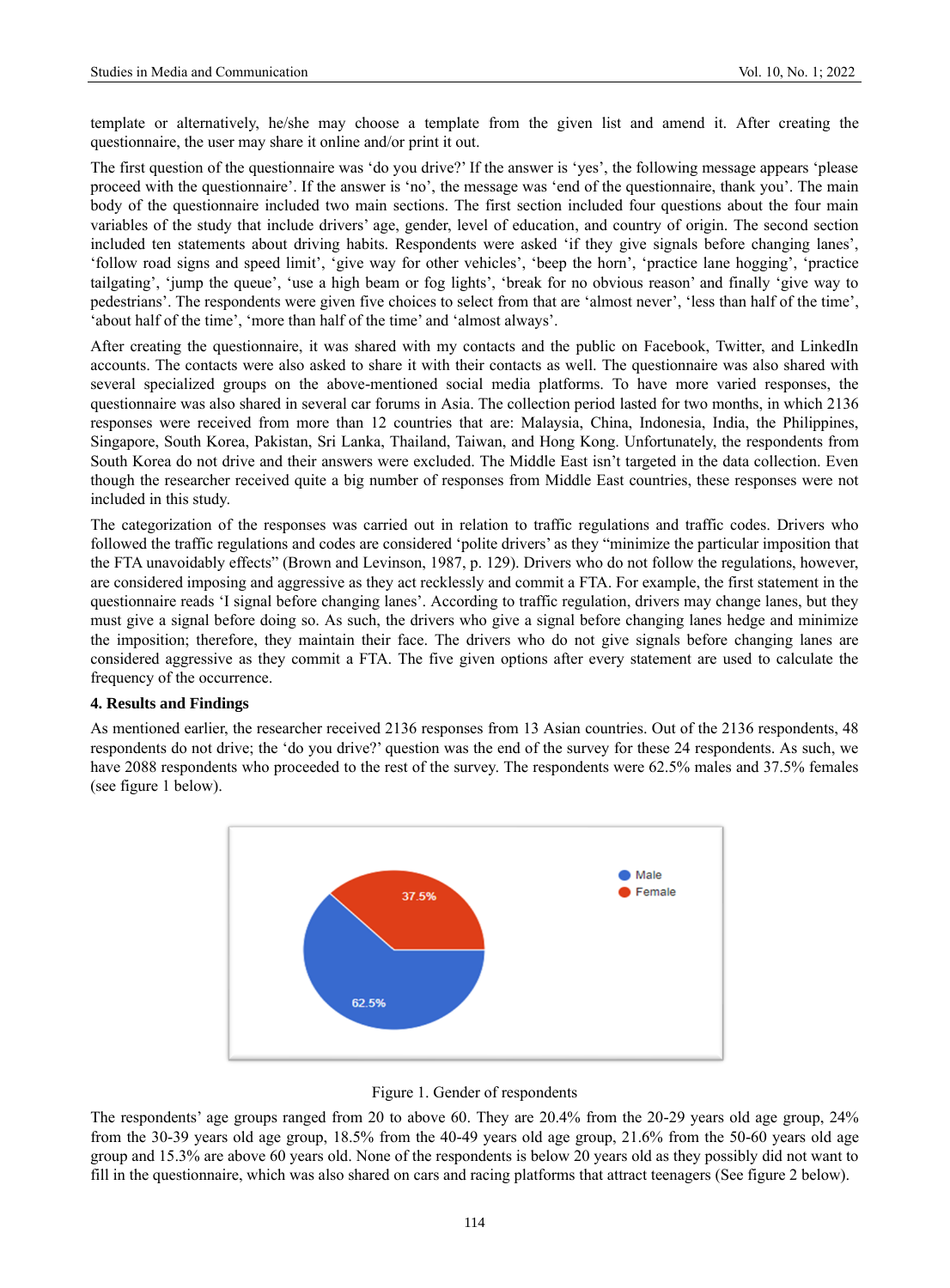

Figure 2. Age group of respondents

The respondents' highest level of education ranged from primary school to Doctorate/PhD levels. As you can see in figure 3, it was found that 9.1% of the respondents have a high school education, 45.7% have college/university education, 29.1% have postgraduate certification and 16.1% have more than 23 years of education (PhD holders). Interestingly, none of the 2088 respondents has primary education as the highest level of education. This means that the overwhelming majority (91.9%) of the respondents have at least college/degree education, which is expected as the questionnaire was circulated through online platforms.



Figure 3. Respondents' level of education

Overall, Asian drivers, in general, seem polite as a big number of them follow traffic signs. As table 1 shows, more than 50% of the drivers follow traffic signs as stated by traffic regulations and traffic codes. We find that a big number of male and female drivers give signals (60.53%), follow road signs give way to other vehicles (21.45%), do not beep the horn (20.14%), do not practice tailgating (44.06%), do not jump the queue using emergency lanes (58.62%), and do not use high beam at night (16.09%). Even though table 1 provides general insights into the driving practices in Asia, which seem positive, it does not provide insights into the actual driving habits of drivers concerning some demographic factors that may influence the quality of driving. To have an in-depth understanding of driving in Asia, the data is further investigated in relation to four variables that are the age of drivers, the gender of drivers, the level of education of drivers, and the country of origin.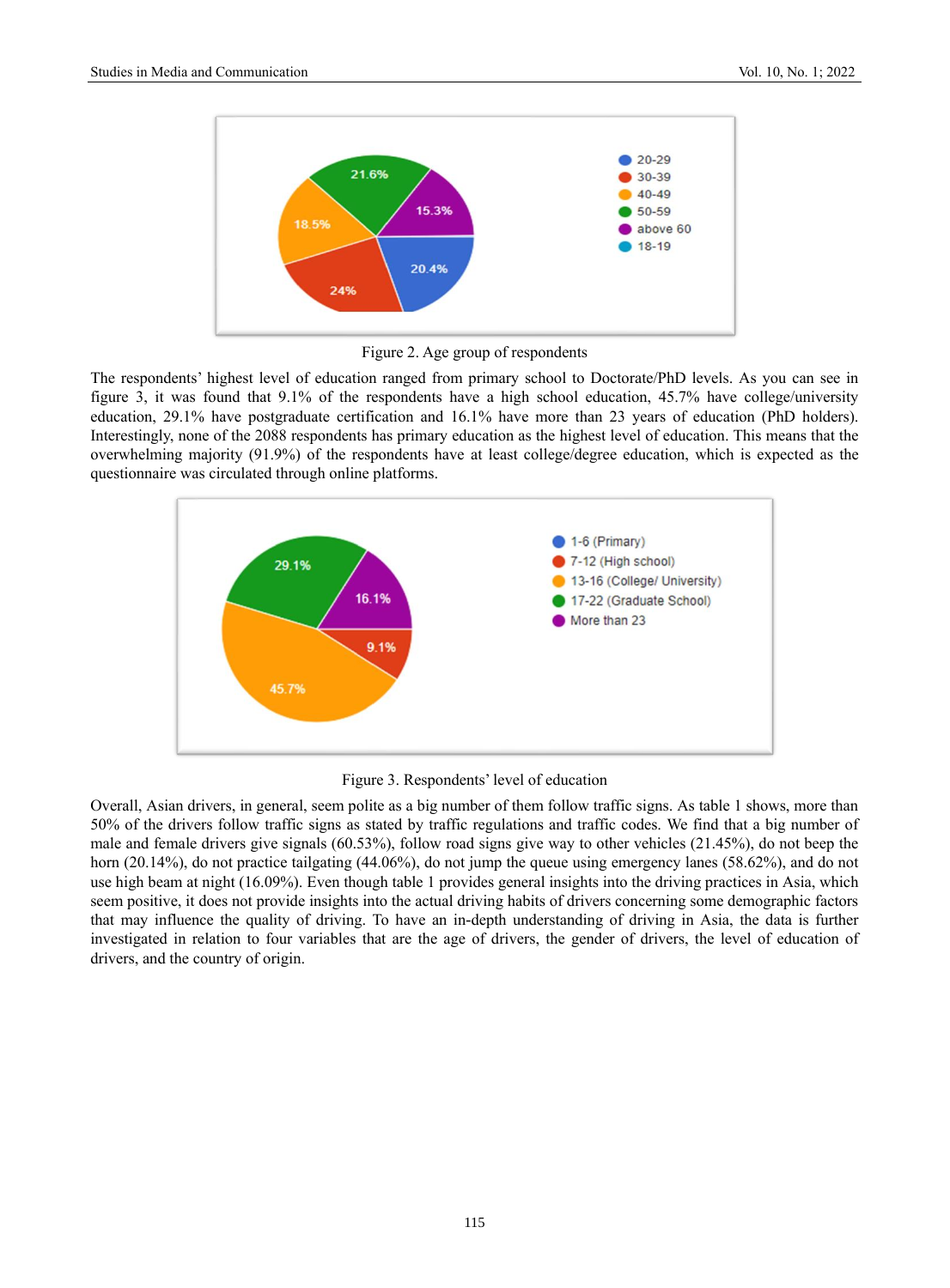| Replies<br>Focus                                      |                | Almost<br>always |          | More<br>than<br>half<br>$\sigma$<br>the<br>times |     |     | Around half<br>of the times |     | Less than half of<br>the times | Almost never |          | Total |
|-------------------------------------------------------|----------------|------------------|----------|--------------------------------------------------|-----|-----|-----------------------------|-----|--------------------------------|--------------|----------|-------|
| $\overline{G}$ iving<br>signals<br>before<br>changing | M              | 1176             | 696      | 304                                              | 216 | 288 | 216                         | 272 | 208                            | 48           | $\theta$ | 1336  |
| lanes                                                 | $\mathbf{F}$   |                  | 480      |                                                  | 88  |     | 72                          |     | 64                             |              | 48       | 752   |
| Following<br>road<br>speed<br>signs and               | M              | 1264             | 784      | 224                                              | 136 | 224 | 120                         | 248 | 192                            | 128          | 104      | 1336  |
| limit                                                 | $\mathbf{F}$   |                  | 480      |                                                  | 88  |     | 104                         |     | 56                             |              | 24       | 752   |
| Giving<br>way<br>to                                   | M              | 448              | 200      | 584                                              | 456 | 712 | 432                         | 280 | 216                            | 64           | 32       | 1336  |
| other vehicles                                        | $\overline{F}$ |                  | 248      |                                                  | 128 |     | 280                         |     | 64                             |              | 32       | 752   |
| Beeping the horn                                      | M              | 224              | 152      | 384                                              | 272 | 240 | 184                         | 696 | 464                            | 504          | 264      | 1336  |
|                                                       | $\mathbf{F}$   |                  | 72       |                                                  | 112 |     | 96                          |     | 232                            |              | 240      | 752   |
| Practicing                                            | M              | 120              | 88       | 328                                              | 280 | 360 | 312                         | 360 | 136                            | 920          | 520      | 1336  |
| tailgating                                            | $\overline{F}$ |                  | 32       |                                                  | 48  |     | 48                          |     | 224                            |              | 400      | 752   |
| Jumping<br>the<br>queue using<br>the                  | M              | 32               | 32       | 224                                              | 192 | 248 | 248                         | 360 | 192                            | 1224         | 672      | 1336  |
| emergency lane                                        | $\mathbf{F}$   |                  | $\theta$ |                                                  | 32  |     | $\Omega$                    |     | 168                            |              | 552      | 752   |
| Practicing<br>lane                                    | M              | 128              | 80       | 248                                              | 192 | 456 | 328                         | 320 | 208                            | 936          | 528      | 1336  |
| hogging                                               | $\mathbf{F}$   |                  | 48       |                                                  | 56  |     | 128                         |     | 112                            |              | 408      | 752   |
| $\overline{\text{Using}}$<br>high                     | M              |                  | 240      |                                                  | 280 |     | 336                         |     | 312                            |              | 168      | 1336  |
| beam/fog light at<br>night                            | $\overline{F}$ | 336              | 96       | 368                                              | 88  | 416 | 80                          | 568 | 256                            | 400          | 232      | 752   |
| brakes<br>Applying<br>obvious<br>for no               | M              | 56               | 32       | 224                                              | 192 | 272 | 248                         | 440 | 240                            | 1096         | 616      | 1336  |
| reason                                                | $\mathbf{F}$   |                  | 24       |                                                  | 32  |     | 24                          |     | 200                            |              | 480      | 752   |
| Giving way to                                         | M              | 56               | 32       | 256                                              | 192 | 240 | 216                         | 416 | 240                            | 1096         | 648      | 1336  |
| pedestrians                                           | ${\bf F}$      |                  | 24       |                                                  | 64  |     | 24                          |     | 176                            |              | 448      | 752   |

Table 1. Driving habits in Asia

Investigating the level of politeness in relation to giving signals before changing lanes based on the country of origin, table 2 shows that Hong Konger drivers are the most polite in Asia as 6.1% out of 8.4%, which is equivalent to 70.11% of the drivers, always give signals before changing lanes. This is followed by Singaporean drivers as 6.3% out of 9.3%, which is equivalent to 67.74% of the drivers, always give signals before changing lanes. We find that Malaysian drivers are the third most polite drivers in Asia as 5.8% out of 9.1%, which is equivalent to 63.73%, always give signals before changing lanes. This is followed by Taiwanese (fourth place-60.22%), Chinese (fifth place-58.33%), Thai (sixth place-53.42%), and Pilipino drivers (seventh place-50.61%). After this comes Sri Lankan drivers (eight place-48.71%), Indonesian drivers (ninth place-47.12%), Pakistani drivers (tenth place 45.94%), Indian drivers (eleventh place-44.31%) and Nepali drivers (twelfth place-40.78%). Table four also shows that female drivers are more polite than male drivers in relation to giving signals before changing lanes. The table shows that Hong Konger, Singaporean, and Taiwanese female drivers are the most polite female drivers in Asia as they come in the first three places respectively. They are followed by the Chinese, Malaysian, and Sri Lankan female drivers as they come in the 4th, 5th, and 6th most polite female drivers in Asia pertaining to giving signals before changing lanes.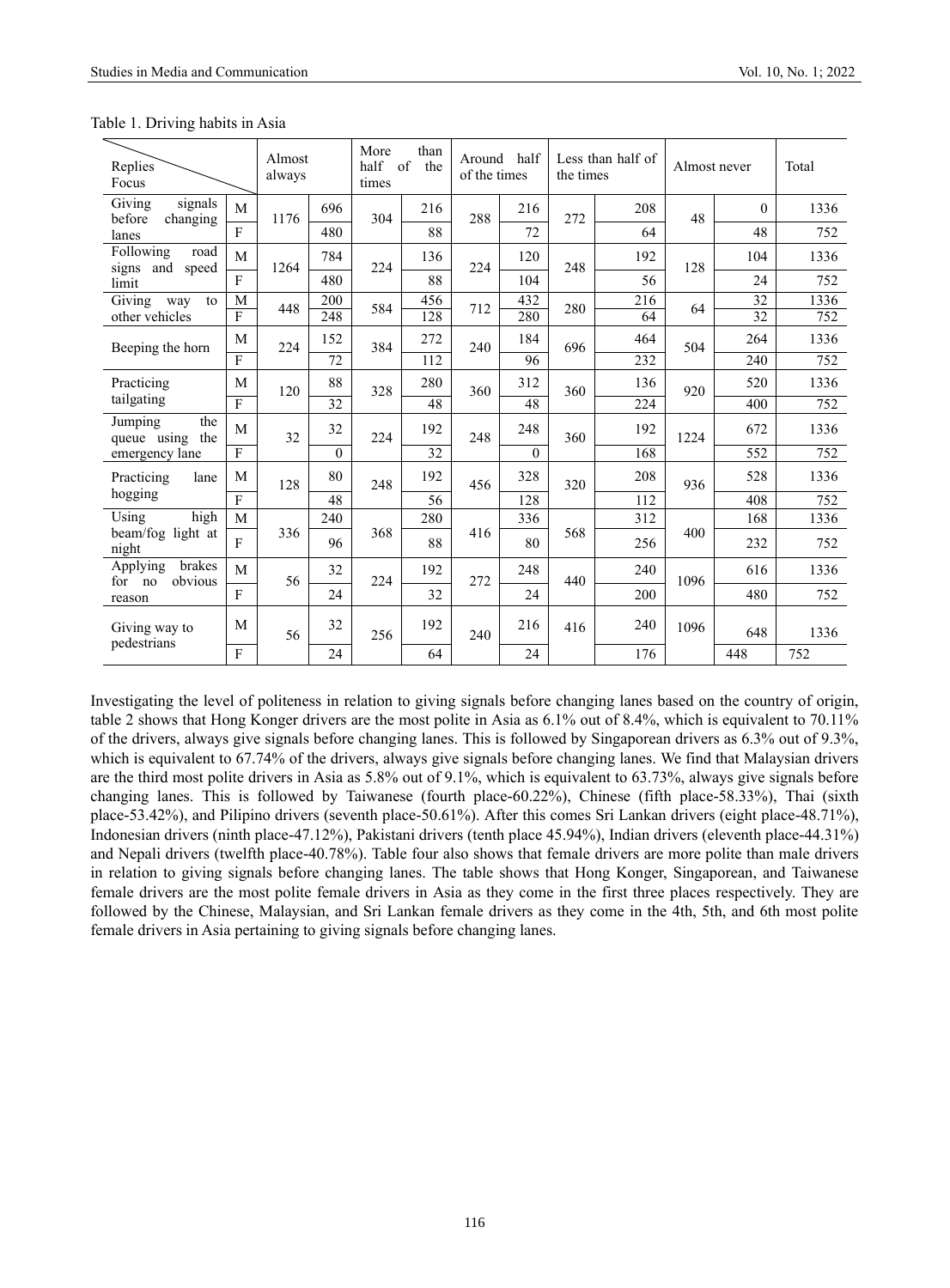| Replies<br>Country |                | Almost always |      | More than half<br>of the times |         | Around half of<br>the times |       | Less than half<br>of the times |      | Almost never |         | Total |
|--------------------|----------------|---------------|------|--------------------------------|---------|-----------------------------|-------|--------------------------------|------|--------------|---------|-------|
| China              | M              | 4.9%          | 1.8% | 1.2%                           | 0.5%    | 1.2%                        | 0.8%  | 0.7%                           | 0.5% | 0.4%         | 0.4%    | 4.0%  |
|                    | $\rm F$        |               | 3.1% |                                | 0.7%    |                             | 0.4%  |                                | 0.2% |              | $0.0\%$ | 4.4%  |
| Hong               | $\mathbf M$    | 6.1%          | 1.7% | 1.4%                           | $0.6\%$ | $0.8\%$                     | 0.3%  | 0.3%                           | 0.2% | 0.1%         | 0.1%    | 2.9%  |
| Kong               | $\overline{F}$ |               | 4.4% |                                | 0.8%    |                             | 0.5%  |                                | 0.1% |              | $0.0\%$ | 5.8%  |
| India              | M              | 3.9%          | 2.3% | 1.2%                           | 0.7%    | 1.7%                        | 0.9%  | 1.4%                           | 0.8% | 0.6%         | 0.3%    | 5.0%  |
|                    | $\overline{F}$ |               | 1.6% |                                | 0.5%    |                             | 0.8%  |                                | 0.6% |              | 0.3%    | 3.8%  |
| Indonesia          | $\mathbf M$    | 4.1%          | 2.5% | 0.9%                           | 0.5%    | 1.9%                        | 0.7%  | 1.3%                           | 0.4% | 0.5%         | 0.1%    | 4.2%  |
|                    | $\rm F$        |               | 1.6% |                                | 0.4%    |                             | 1.2%  |                                | 0.9% |              | 0.4%    | 4.5%  |
| Malaysia           | M              | 5.8%          | 3.1% | 1.3%                           | 0.8%    | 1.3%                        | 0.6%  | 0.6%                           | 0.2% | 0.1%         | $0.0\%$ | 4.7%  |
|                    | $\overline{F}$ |               | 2.7% |                                | 0.5%    |                             | 0.7%  |                                | 0.4% |              | 0.1%    | 4.4%  |
| Nepal              | $\mathbf M$    | 3.1%          | 1.4% | 0.9%                           | 0.4%    | 1.7%                        | $1\%$ | 1.2%                           | 0.7% | 0.7%         | 0.4%    | 3.9%  |
|                    | $\overline{F}$ |               | 1.7% |                                | 0.5%    |                             | 0.7%  |                                | 0.5% |              | 0.3%    | 3.7%  |
| Pakistan           | M              | 3.4%          | 1.5% | 0.8%                           | 0.5%    | 1.6%                        | 0.9%  | 1.1%                           | 0.6% | 0.5%         | 0.2%    | 3.7%  |
|                    | $\mathbf{F}$   |               | 1.9% |                                | 0.3%    |                             | 0.7%  |                                | 0.5% |              | 0.3%    | 3.7%  |
| Philippines        | M              | 4.1%          | 2.4% | 1.1%                           | 0.6%    | 1.5%                        | 0.5%  | 1.1%                           | 0.3% | 0.3%         | $0.0\%$ | 3.8%  |
|                    | $\mathbf{F}$   |               | 1.7% |                                | 0.5%    |                             | 1.0%  |                                | 0.8% |              | 0.3%    | 4.3%  |
| Singapore          | M              | 6.3%          | 2.7% | 1.5%                           | 0.7%    | 0.8%                        | 0.4%  | 0.5%                           | 0.3% | 0.2%         | 0.1%    | 4.2%  |
|                    | $\rm F$        |               | 3.6% |                                | 0.8%    |                             | 0.4%  |                                | 0.2% |              | 0.1%    | 5.1%  |
| Sri Lanka          | $\mathbf M$    | 3.8%          | 1.7% | 0.8%                           | 0.5%    | 1.6%                        | 0.7%  | 1.1%                           | 0.4% | 0.5%         | 0.3%    | 3.6%  |
|                    | ${\bf F}$      |               | 2.1% |                                | 0.3%    |                             | 0.9%  |                                | 0.7% |              | 0.2%    | 4.2%  |
| Taiwan             | $\mathbf M$    | 5.3%          | 1.7% | 1.4%                           | 0.5%    | 1.3%                        | 0.8%  | 0.6%                           | 0.4% | 0.2%         | 0.2%    | 3.6%  |
|                    | ${\bf F}$      |               | 3.6% |                                | 0.9%    |                             | 0.5%  |                                | 0.2% |              | $0.0\%$ | 5.2%  |
| Thailand           | $\mathbf M$    | 3.9%          | 2.1% | 0.9%                           | 0.3%    | 1.4%                        | 0.5%  | 0.8%                           | 0.2% | 0.3%         | 0.1%    | 3.2%  |
|                    | $\overline{F}$ |               | 1.8% |                                | 0.6%    |                             | 0.9%  |                                | 0.6% |              | 0.2%    | 4.1%  |
| Total              |                | 1144 (54.7%)  |      | 280 (13.4%)                    |         | 352 (16.8%)                 |       | 224 (10.7%)                    |      | 88 (4.4%)    |         | 100%  |

| Table 2. Giving signals based on the country |  |  |  |  |  |  |
|----------------------------------------------|--|--|--|--|--|--|
|----------------------------------------------|--|--|--|--|--|--|

As table 3 shows, the older the driver gets, the more he/she follows traffic signs and road regulations in Asia. Out of the 648 respondents who are 40 years old and above, 81.48% give signals before changing lanes at least around half of the time. However, it seems that 40 years and above female drivers are more polite than male drivers as all female drivers give signals at least more than half of the time. It seems that young drivers, in general, and young female drivers, in particular, do not pay a lot of attention to signaling before changing lanes, which is a face-threatening act. As table 3 shows, 56 out of the 288 females who are 18-29 years old and 32 out of the 312 females who are 30 to 39 years old have almost never given signals before changing lanes, which reflects reckless driving and imposing driving habits. This shows that young drivers, in general, and young female drivers, in particular, are more imposing than elder male and female drivers are. This phenomenon may require more investigation as this imposing and impolite driving habit (reckless) among young females may lead to more accidents.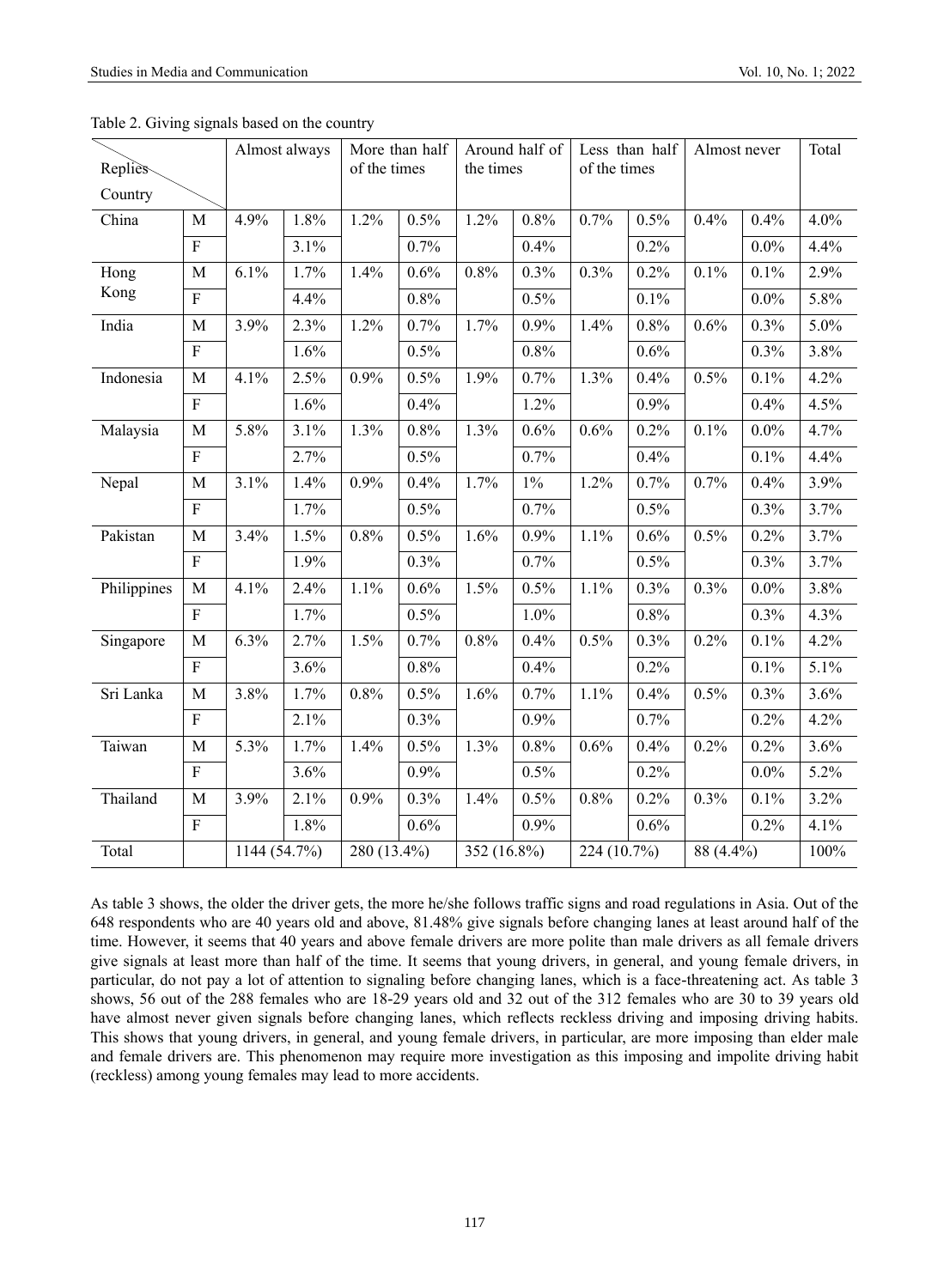|       | Replies<br>Almost<br>always<br>Age group |     |          | More than half of<br>the times |                  | Around half of the<br>times |          | Less than half of the<br>times | Almost<br>never | Total            |                  |              |
|-------|------------------------------------------|-----|----------|--------------------------------|------------------|-----------------------------|----------|--------------------------------|-----------------|------------------|------------------|--------------|
| 20-29 | M                                        | 360 | 232      | 152                            | 96               | 120                         | 96       | 80                             | 56              | 56               | $\boldsymbol{0}$ | 480          |
|       | $\mathbf{F}$                             |     | 128      |                                | 56               |                             | 24       |                                | 24              |                  | 56               | 288          |
| 30-39 | M                                        | 352 | 144      | 32                             | 32               | 112                         | 64       | 144                            | 120             | 32               | $\boldsymbol{0}$ | 360          |
|       | $\mathbf{F}$                             |     | 208      |                                | $\mathbf{0}$     |                             | 48       |                                | 24              |                  | 32               | 312          |
| 40-49 | M                                        | 176 | 120      | 96                             | 64               | 64                          | 64       | $\mathbf{0}$                   | $\mathbf{0}$    | $\boldsymbol{0}$ | $\boldsymbol{0}$ | 248          |
|       | F                                        |     | 56       |                                | 32               |                             | $\theta$ |                                | $\theta$        |                  | $\theta$         | 88           |
| 50-59 | M                                        | 184 | 120      | $\boldsymbol{0}$               | $\mathbf{0}$     | 32                          | 32       | $\theta$                       | $\theta$        | $\overline{0}$   | $\theta$         | 152          |
|       | $\mathbf{F}$                             |     | 64       |                                | $\boldsymbol{0}$ |                             | $\theta$ |                                | $\mathbf{0}$    |                  | $\overline{0}$   | 64           |
| above | M                                        | 72  | 72       | $\theta$                       | $\boldsymbol{0}$ | 24                          | 24       | $\boldsymbol{0}$               | $\mathbf{0}$    | $\theta$         | $\theta$         | 96           |
| 60    | F                                        |     | $\theta$ |                                | $\overline{0}$   |                             | $\Omega$ |                                | $\theta$        |                  | $\theta$         | $\mathbf{0}$ |
| Total |                                          |     | 1144     |                                | 280              |                             | 352      |                                | 224             |                  | 88               | 2088         |

Table 3. Effects of age on giving signals before changing lanes

To take the investigation a step further, the level of education of drivers is also investigated in relation to age when it comes to giving signals before changing lanes. As table 4 shows, the level of education plays an important role in driving habits. It seems that the females who 'almost never' given signals before changing lanes (see table 3) have a high school, college, or university degree as their highest education level. The highly educated females (Master and PhD holders) in Asia are more polite than the less educated (high school, college, and Bachelor's degree holders). Table 4 also shows that education plays a significant part in following traffic signs, in general, and giving signals before changing lanes, in particular, among male drivers. It seems that almost all (97.4%) male drivers who have high degrees give signals before changing lanes.

| Replies<br>Level of education |              | Almost<br>always |          | More than half of<br>the times |                | the times | Around half of | Less than half of<br>the times | Almost<br>never |          | Total        |      |
|-------------------------------|--------------|------------------|----------|--------------------------------|----------------|-----------|----------------|--------------------------------|-----------------|----------|--------------|------|
| (High<br>$7 - 12$             | M            | 24               | 24       | $\mathbf{0}$                   | $\theta$       | 192       | 160            | 128                            | 128             | $\theta$ | $\theta$     | 312  |
| school)                       | F            |                  | $\theta$ |                                | $\theta$       |           | 32             |                                | $\theta$        |          | $\theta$     | 32   |
| (College/<br>$13 - 16$        | M            | 152              | 120      | 272                            | 216            | 184       | 80             | 32                             | 24              | $\theta$ | $\theta$     | 440  |
| University)                   | $\mathbf{F}$ |                  | 32       |                                | 56             |           | 104            |                                | 8               |          | $\theta$     | 200  |
| Graduate School               | M            | 480              | 256      | 32                             | $\overline{0}$ | 64        | 16             | $\theta$                       | $\theta$        | 24       | $\mathbf{0}$ | 272  |
|                               | $\mathbf{F}$ |                  | 224      |                                | 32             |           | 48             |                                | $\theta$        |          | 24           | 328  |
| of<br>$23+$<br>years          | M            | 376              | 304      | 32                             | $\theta$       | 64        | 8              | $\Omega$                       | $\theta$        | 32       | $\theta$     | 312  |
| education                     | $\mathbf{F}$ |                  | 72       |                                | 32             |           | 56             |                                | $\theta$        |          | 32           | 192  |
| Total                         |              |                  | 1032     |                                | 336            |           | 504            |                                | 160             |          | 56           | 2088 |

Table 4. Effects of education on giving signals before changing lanes

To double-check the findings above, the following of road signs and the speed limit are also investigated as shown in table 5. Table 5 shows that Asian drivers are a bit less polite in relation to the following of traffic signs and speed limits than in giving signals before changing lanes. It is apparent that Malaysian drivers are the most polite in Asia as 3.5% out of 8.1%, which is equivalent to 46.91% of drivers, almost always follow traffic signs and speed limits. This is followed by Hong Konger drivers, who come in the second most polite place in Asia, as 3.69% out of 8.7%, which is equivalent to 42.40% of the drivers, almost always follow traffic signs and speed limit. The third most polite drivers in Asia in relation to following traffic signs and speed limit are the Singaporean drivers as 3.8% out of 9.3%, which is equivalent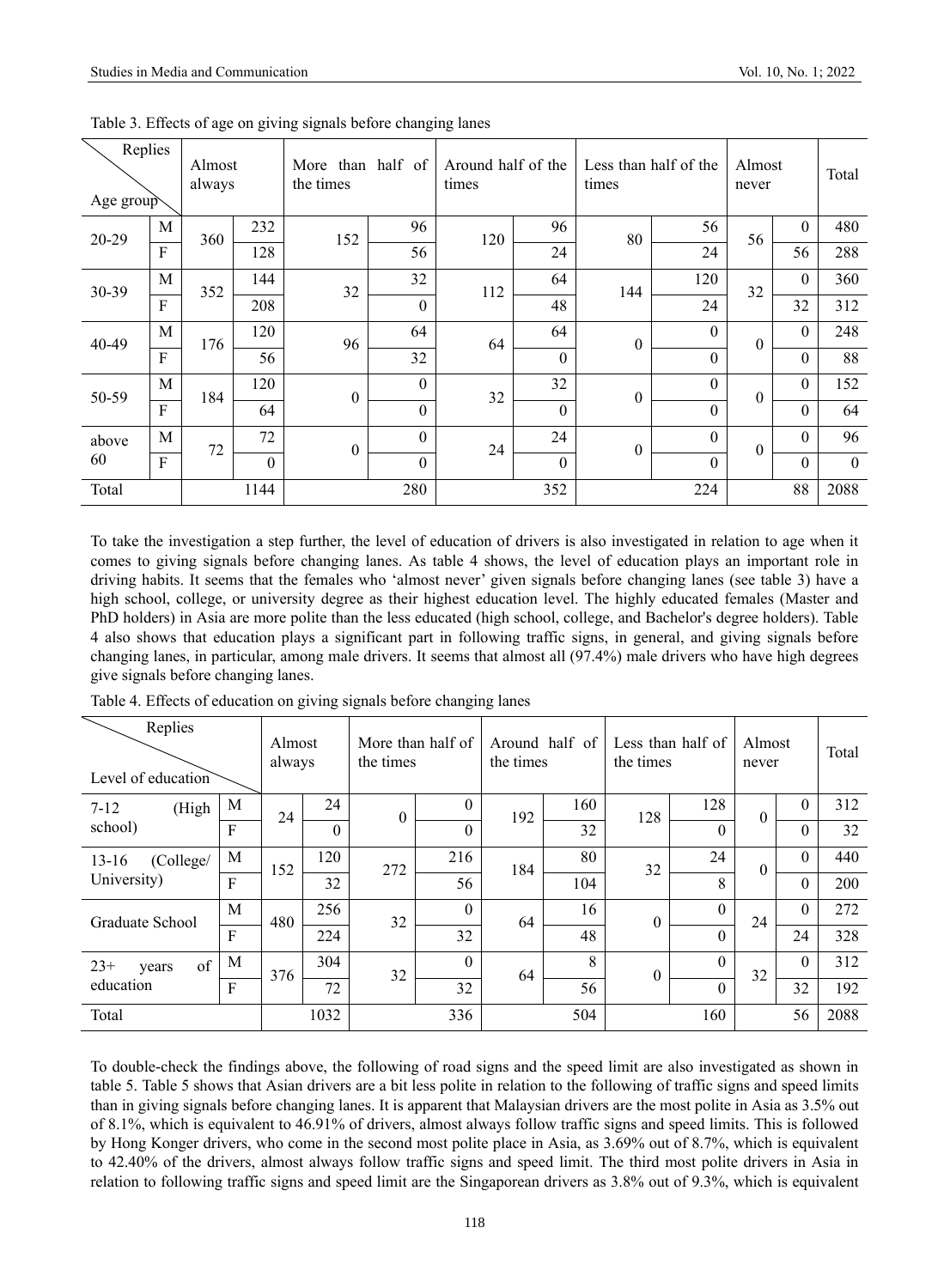to 40.86%, almost always follow traffic signs and speed limit. After that comes the Taiwanese (fourth place-36.36%), Chinese (fifth place-32.95%), Thai (sixth place-32.46%), Filipino (seventh place-30.86%), Sri Lankan (eighth place-30.26%), Indonesian (ninth place-28.50%), Indian (tenth place-27.27%), Pakistani (eleventh place-27.02%) and Nepali (twelfth place-13.15%) drivers. Concerning gender, table 5 shows that Chinese, Hong Konger, Nepali, Pakistani, Singaporean, Sri Lankan, and Taiwanese female drivers are more polite than their male counterparts in relation to following traffic signs and speed limits. However, it is noticed that Indian, Indonesian, Malaysian, Pilipino, and Thai male drivers are more polite than female drivers in these countries concerning following traffic signs and speed limits.

| Replies<br>Country |                         | Almost always |             | More than half<br>of the times |          | the times   | Around half of | Less than half of<br>the times |          | Almost never | Total    |       |
|--------------------|-------------------------|---------------|-------------|--------------------------------|----------|-------------|----------------|--------------------------------|----------|--------------|----------|-------|
| China              | M                       | 2.90%         | 1.10%       | 2.30%                          | 0.90%    | 1.50%       | 1.00%          | 0.90%                          | 0.70%    | 0.36%        | 0.36%    | 4.00% |
|                    | $\overline{F}$          |               | 1.80%       |                                | 1.40%    |             | $0.50\%$       |                                | 0.20%    |              | $0.00\%$ | 4.40% |
| Hong               | M                       | 3.69%         | $1.00\%$    | 2.70%                          | 1.10%    | $1.00\%$    | 0.30%          | 0.40%                          | 0.25%    | 0.09%        | 0.09%    | 2.90% |
| Kong               | $\overline{F}$          |               | 2.69%       |                                | 1.60%    |             | 0.70%          |                                | 0.15%    |              | $0.00\%$ | 5.80% |
| India              | M                       | 2.40%         | 1.40%       | 2.30%                          | 1.30%    | 2.10%       | 1.10%          | 1.90%                          | 1.10%    | 0.54%        | 0.27%    | 5.00% |
|                    | ${\bf F}$               |               | 1.00%       |                                | 1.00%    |             | 1.00%          |                                | 0.80%    |              | 0.27%    | 3.80% |
| Indonesia          | M                       | 2.48%         | 1.50%       | 1.70%                          | 0.90%    | 2.40%       | $0.90\%$       | 1.80%                          | 0.50%    | 0.45%        | 0.09%    | 4.20% |
|                    | $\overline{F}$          |               | 0.98%       |                                | 0.80%    |             | 1.00%          |                                | 1.30%    |              | 0.36%    | 4.50% |
| Malaysia           | M                       | 3.50%         | 1.90%       | 2.50%                          | 1.50%    | 1.60%       | 0.70%          | 0.85%                          | 0.28%    | 0.09%        | $0.00\%$ | 4.70% |
|                    | $\overline{F}$          |               | 1.60%       |                                | 1.00%    |             | 0.90%          |                                | 0.57%    |              | 0.09%    | 4.40% |
| Nepal              | M                       | 1.00%         | 0.87%       | 1.70%                          | 0.70%    | 2.10%       | 1.20%          | 1.70%                          | 1.00%    | 0.63%        | 0.36%    | 3.90% |
|                    | $\overline{\mathrm{F}}$ |               | 1.70%       |                                | $1.00\%$ |             | 1.00%          |                                | 0.70%    |              | 0.27%    | 3.70% |
| Pakistan           | M                       | $2\%$         | 0.90%       | 1.50%                          | 0.90%    | 2.00%       | 1.10%          | 1.50%                          | 0.80%    | 0.45%        | 0.18%    | 3.70% |
|                    | $\overline{F}$          |               | 1.10%       |                                | $0.60\%$ |             | 0.90%          |                                | 0.70%    |              | 0.27%    | 3.70% |
| Philippines        | M                       | 2.50%         | 1.50%       | 2.10%                          | 1.10%    | 1.90%       | 0.6%           | 1.50%                          | 0.40%    | 0.27%        | $0.00\%$ | 3.80% |
|                    | $\overline{\mathrm{F}}$ |               | $1.00\%$    |                                | $1.00\%$ |             | 1.30%          |                                | 1.10%    |              | 0.27%    | 4.30% |
| Singapore          | M                       | 3.80%         | 1.60%       | 2.90%                          | 1.30%    | 1.00%       | 0.60%          | 0.71%                          | 0.42%    | 0.18%        | 0.09%    | 4.20% |
|                    | $\overline{F}$          |               | 2.20%       |                                | 1.60%    |             | 0.40%          |                                | 0.29%    |              | 0.09%    | 5.10% |
| Sri Lanka          | M                       | 2.30%         | 1.00%       | 1.50%                          | 0.90%    | 2.00%       | $0.90\%$       | 1.50%                          | 0.50%    | 0.45%        | 0.27%    | 3.60% |
|                    | $\overline{F}$          |               | 1.30%       |                                | 0.60%    |             | 1.10%          |                                | 1.00%    |              | 0.18%    | 4.20% |
| Taiwan             | M                       | 3.20%         | $1.00\%$    | 2.70%                          | 0.90%    | 1.60%       | 1.00%          | 0.85%                          | 0.56%    | 0.18%        | 0.18%    | 3.60% |
|                    | $\overline{F}$          |               | 2.20%       |                                | 1.70%    |             | 0.60%          |                                | $0.29\%$ |              | $0.00\%$ | 5.20% |
| Thailand           | M                       | 2.37%         | 1.40%       | 1.70%                          | $1\%$    | 1.80%       | 0.6%           | 1.10%                          | 0.28%    | 0.27%        | 0.09%    | 3.20% |
|                    | $\overline{F}$          |               | 0.97%       |                                | 0.70%    |             | 1.20%          |                                | 0.82%    |              | 0.18%    | 4.10% |
| Total              |                         |               | 692 (33.1%) | 542 (25.9%)                    |          | 452 (21.7%) |                | 316 (15.2%)                    |          | 86 (4.1%)    |          | 100%  |

Table 5: Following signs and speed limit based on the country

As table 6 shows, elderly drivers in Asia are more polite than young drivers in relation to following road signs and speed limits. It is obvious that drivers who are elder than 40 years old follow the speed limit as they also follow traffic signs. Young drivers who are below 39 years old are more aggressive as they exceed the speed limit and do not follow road signs. Table 5 also shows that young male drivers, especially the age group that belongs to the 30 to 39 years old, are more aggressive than female young drivers in Asia.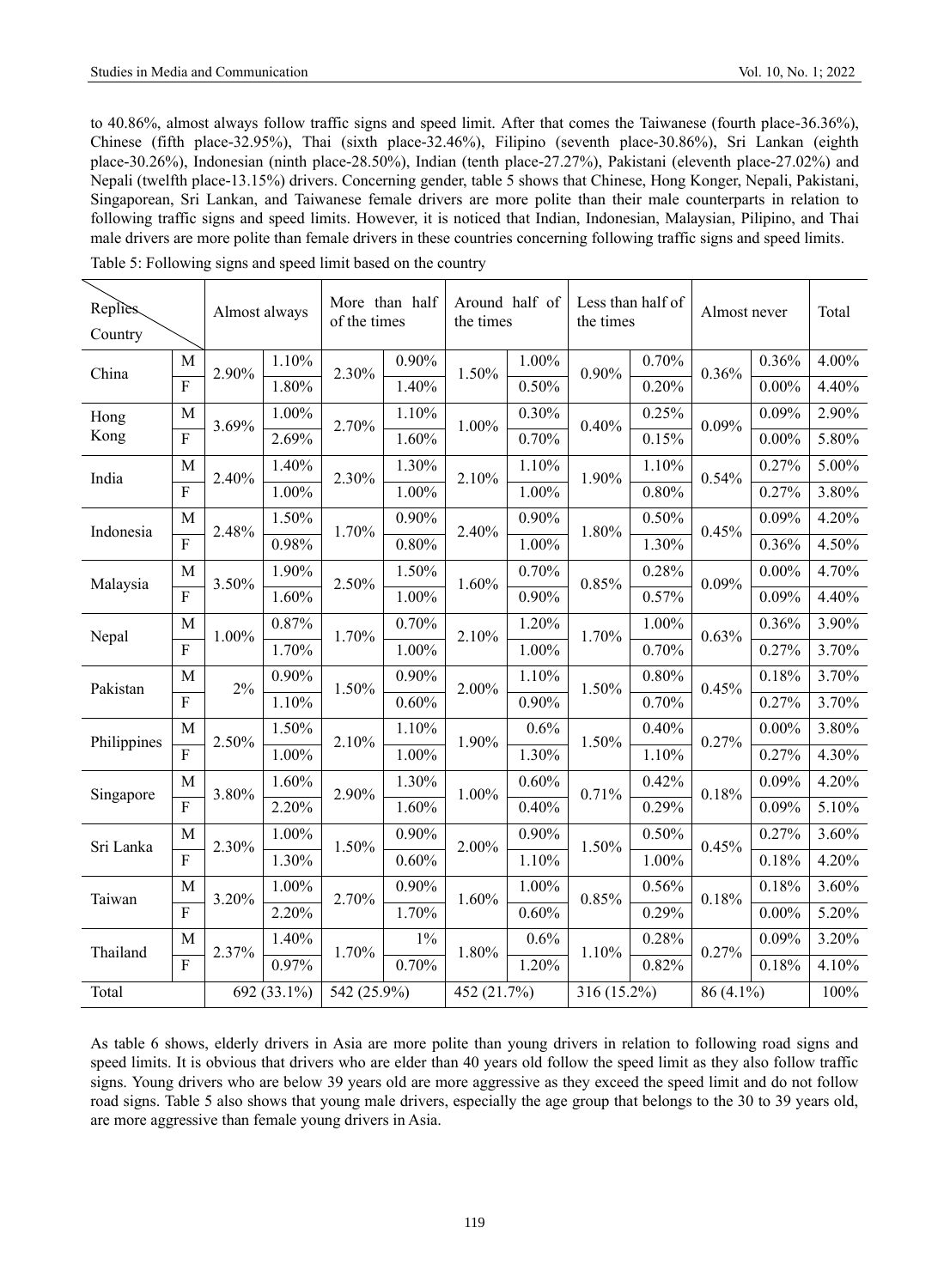| Replies<br>Age group |   | Almost<br>always |          | More than half of the<br>times |              | times | Around half of the | Less than half of the<br>times |                | Almost<br>never  | Total            |          |
|----------------------|---|------------------|----------|--------------------------------|--------------|-------|--------------------|--------------------------------|----------------|------------------|------------------|----------|
| 20-29                | M | 168              | 24       | 128                            | 96           | 240   | 184                | 168                            | 144            | 64               | 32               | 480      |
|                      | F |                  | 144      |                                | 32           |       | 56                 |                                | 24             |                  | 32               | 288      |
| 30-39                | M | 168              | 48       | 192                            | 128          | 120   | 64                 | 136                            | 88             | 32               | 32               | 360      |
|                      | F |                  | 120      |                                | 64           |       | 56                 |                                | 48             |                  | $\boldsymbol{0}$ | 288      |
| 40-49                | M | 160              | 96       | 96                             | 96           | 80    | 56                 | 24                             | $\theta$       | $\boldsymbol{0}$ | $\boldsymbol{0}$ | 248      |
|                      | F |                  | 64       |                                | $\mathbf{0}$ |       | 24                 |                                | 24             |                  | $\theta$         | 112      |
| 50-59                | M | 136              | 80       | 64                             | 40           | 16    | $\Omega$           | $\theta$                       | $\theta$       | $\boldsymbol{0}$ | $\boldsymbol{0}$ | 152      |
|                      | F |                  | 56       |                                | 24           |       | 16                 |                                | $\mathbf{0}$   |                  | $\mathbf{0}$     | 64       |
| above                | M | $\mathbf{0}$     | $\theta$ | 48                             | 48           | 48    | 48                 | $\boldsymbol{0}$               | $\theta$       | $\boldsymbol{0}$ | $\theta$         | 96       |
| 60                   | F |                  | $\Omega$ |                                | $\mathbf{0}$ |       | $\Omega$           |                                | $\overline{0}$ |                  | $\theta$         | $\theta$ |
| Total                |   |                  | 632      |                                | 528          |       | 504                |                                | 328            |                  | 96               | 2088     |

Table 6. Effects of age on following road signs and speed limit

In relation to the effects of level of education on following the signs and the speed limit, table 7 shows that male drivers with high degrees mainly follow road signs and speed limits.

| Replies<br>Age group |              | Almost<br>always |          | More than half of<br>the times |                | the times | Around half of | Less than half of<br>the times |          | Almost<br>never |                  | Total |
|----------------------|--------------|------------------|----------|--------------------------------|----------------|-----------|----------------|--------------------------------|----------|-----------------|------------------|-------|
| 7-12 (High school)   | M            | 32               | $\theta$ | 24                             | 24             | 128       | 128            | 128                            | 128      | 32              | 32               | 312   |
|                      | $_{\rm F}$   |                  | 32       |                                | $\overline{0}$ |           | $\theta$       |                                | $\theta$ |                 | $\theta$         | 32    |
| (College/<br>$13-16$ | $\mathbf{M}$ | 150              | 88       | 170                            | 138            | 194       | 126            | 104                            | 66       | 22              | 22               | 440   |
| University)          | F            |                  | 62       |                                | 32             |           | 68             |                                | 38       |                 | $\theta$         | 200   |
| Postgraduate         | M            | 324              | 76       | 164                            | 132            | 72        | 32             | 40                             | 32       | $\theta$        | $\boldsymbol{0}$ | 272   |
| certification        | F            |                  | 248      |                                | 32             |           | 40             |                                | 8        |                 | $\theta$         | 328   |
| of<br>$23+$<br>years | M            | 186              | 124      | 184                            | 120            | 58        | 38             | 44                             | 30       | 32              | $\theta$         | 312   |
| education            | F            |                  | 62       |                                | 64             |           | 20             |                                | 14       |                 | 32               | 192   |
| Total                |              |                  | 692      |                                | 542            |           | 452            |                                | 316      |                 | 86               | 2088  |

Table 7. Effects of education on following road signs and speed limit

Female drivers with high degrees, on the other hand, do follow road signs and speed limits, but we also have quite a high number of them who ignore these important polite nonverbal communication signals, which reflects a relatively aggressive behavior and dangerous driving habits. Interestingly, female drivers with high school certificates and bachelor's degrees are more polite than male drivers who belong to the same category as their tendency to follow road signs and the speed limit is higher. Overall, highly educated Asian male and female drivers follow road signs and speed limits more than the less educated male and female drivers, which reflects the importance of education on following traffic signs and speed limits, on the one hand, and politic driving behavior, on the other hand, in Asia.

#### **5. Discussion**

Politeness, as in Brown and Levinson (1987), is conceptualized around the efforts that speakers carry to avoid the effects of face-threatening acts on the speaker and the hearer. In order to do so, speakers may select among four strategies to save speakers and hearers positive and negative face. The four strategies are namely: the bold on record, positive, negative, and off record politeness strategies. These four strategies that are outlined by Brown and Levinson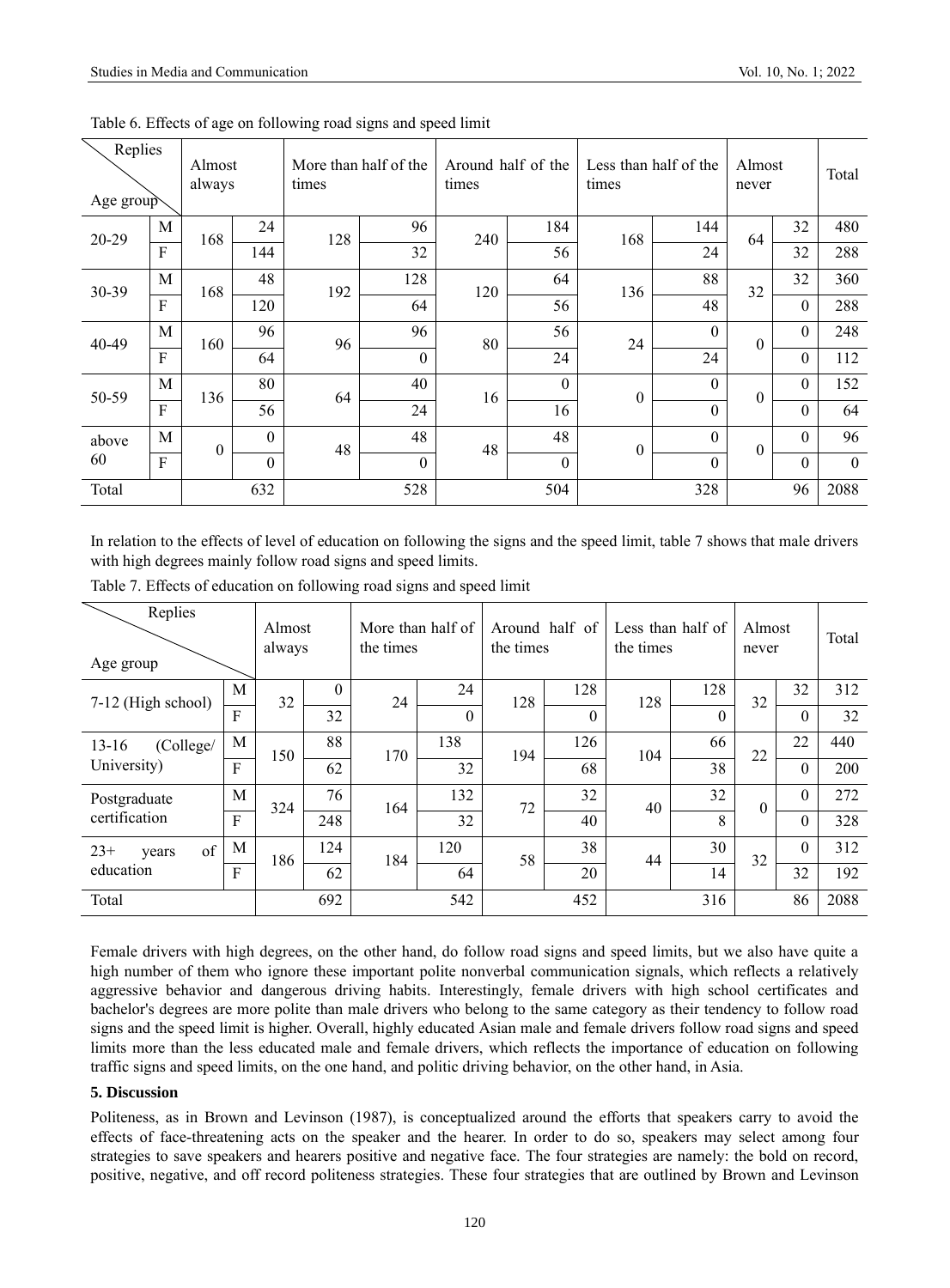(1987) are mainly applied on verbal and written communicative encounters to identify the use of polite and/or impolite language in given encounters. This paper takes the investigation of politeness with Brown and Levinson's (1987) politeness theory to a new level. This study investigates politeness as a nonverbal behavior among Asian drivers in relation to the country of origin, age, education, and gender.

In driving, drivers have to communicate to other street users almost in the same way as in conventional communicative encounters, except that the communication is entirely carried out using nonverbal communicative strategies and techniques. These strategies and techniques are conventional and highly established in a formal manner. The knowledge of these strategies and traffic communicative conventions among drivers is formally tested as a prerequisite to obtaining a driving license. The breach of these conventions is formally punished by traffic authorities in the form of traffic fines, confiscating the driving license, and/or even imprisonment depending on the seriousness of the traffic breach. Unlike the conventions of speech and written communication, these traffic conventions are conventional and universal, which downplays the critics of Brown and Levinson's (1987) politeness theory.

In this study, the following of traffic conventions is considered a polite behavior where the breach of or the unfollowing of traffic conventions is formally named as a threatening act, impoliteness, and impolitic behavior. For example, as per the traffic rules and regulations, drivers need to give signals (blinkers) before changing lanes. This practice intends to inform (communicate to) drivers on the other lane that the driver of the signaling vehicle intends to move to their lane, which is generally considered a threatening act. This act is considered a threatening act as the driver of the signaling vehicle invades the space of the other vehicle. In this scenario (the changing of road lanes), the driver of the vehicle who intends to change lanes has two options to choose from. The driver may signal (use blinkers) before changing lanes, which is negative politeness as the driver tries to emphasize avoidance of imposition on the other driver. The giving of signals before changing lanes is also considered negative politeness as the signaling driver attempts to avoid imposition, which reduces the threatening act. On the other hand, if the driver who intends to change lane does not give a signal before changing the lane, he/she does not attempt to minimize the threating act to other drivers. It is a shocking move and threatening act as the driver of the changing lanes vehicle will shock the other drivers and possibly push them to make mistakes or accidents.

The above is also applicable to the following of road signals and speed limits. The act of following road signs and speed limits intends to facilitate the common use of roads by all users such as drivers and pedestrians. The following of this act attempts to improve road traffic safety and reduce the number of casualties. As such, following road signs and speed limits, in this study, is considered negative politeness as drivers who commit to this act are concerned with proceeding towards a goal in the smoothest way and with sensitivity to other road users. On the other hand, the no following of road signs and the speed limit is considered a threatening act as the driver does not show upkeep to other road users as he/she foregrounds one's interests/wants and does not show any interest to the other users' wants or interests. This reflects impolitic behavior and a lack of politeness (Watts, 2003).

The results and the findings, in this study, show that Asian drivers are polite, in general, as a big number of them use negative politeness while driving. Asian drivers, in general terms, use negative politeness as they use deference, hedges, be indirect, and minimize imposition while driving. This can be reflected in their use of signals before changing lanes (deference, hedges, and being indirect) and following road signs and speed limits (minimize imposition, reduce the redressing of threatening acts). However, it is noticed that there are factors that play a crucial role in this behavior. These factors relate to the country of origin, gender, age, and level of education of these drivers. Some factors relate to the driving rules and regulations. In regards to giving signals before changing lanes, it is noticed that Hong Konger drivers are the most polite in Asia as 70.11% of the drivers in Hong Kong give signals before changing lanes. However, in relation to following traffic signals and speed limits, it is noticed that Malaysian drivers are the most polite in Asia as 46.91% follow traffic signs and speed limits. Concerning giving signals before changing lanes, data shows that after Hong Konger drivers, who come in the first place as the most polite drivers in Asia, Singaporean, Malaysian, Taiwanese, Chinese, Thai, Filipino, Sri Lankan, Indonesian, Pakistani, Indian, and Nepali drivers are placed in second to the twelfth positions respectively. In relation to following traffic signs and speed limit, after Malaysian, who came in the first place as the most polite drivers in Asia, Hong Konger, Singaporean, Taiwanese, Chinese, Thai, Filipino, Sri Lankan, Indonesian, Indian, Pakistani, and Nepali drivers come in the second to the twelfth positions of the most polite drivers in Asia respectively.

In relation to the effects of gender on driving habits in Asia, results show that while Malaysian male drivers are more polite than Malaysian female drivers with giving signals before changing lanes, Malaysian female drivers and more polite than Malaysian male drivers in relation to following traffic signs and speed limit. It is also noticed that Chinese female drivers are more polite than Chinese male drivers concerning giving signals before changing lanes, while Chinese male drivers are more polite than Chinese female drivers with following signs and speed limits. Singaporean male drivers are more polite in giving signals before changing lanes, but Singaporean female drivers are more polite in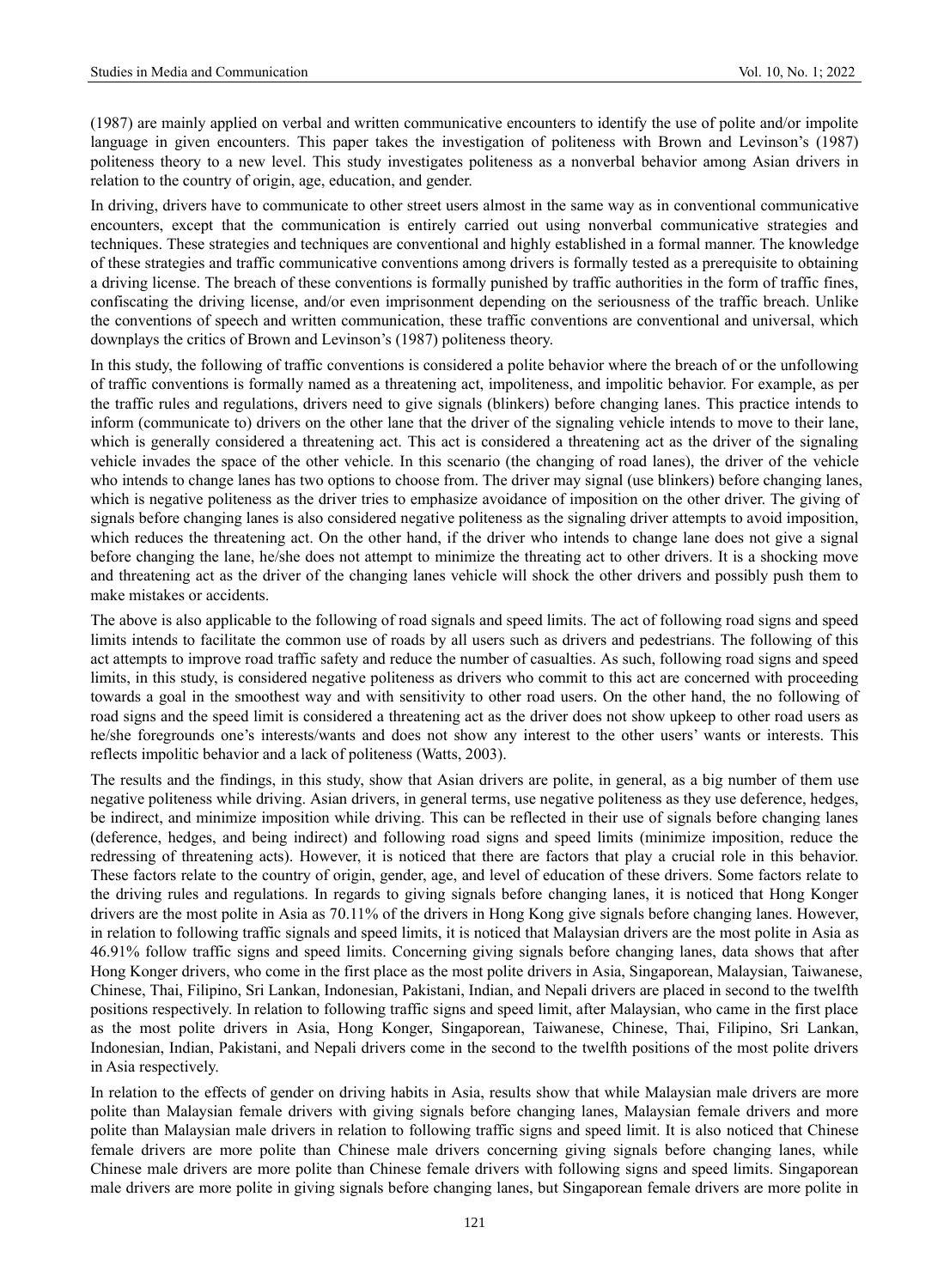relation to following traffic signs and speed limits. Hong Konger female drivers are more polite in following traffic signs and speed limits than Hong Konger Male drivers, but Hong Konger male drivers are more polite than Hong Konger female drivers in relation to giving signals before changing lanes. It is also noticed that Indonesian, Thai, Filipino, Pakistani, and Nepali male drivers are more polite than their female counterparts concerning giving signals before changing lanes and following traffic signs and speed limits. However, Taiwanese female drivers and more polite than Taiwanese male drivers in relation to following traffic signs and speed limits, but Taiwanese male drivers are more polite with giving signals before changing lanes than Taiwanese female drivers. Remarkably, Hong Konger female drivers are the most polite in Asia with giving signals before changing lanes and following traffic signs and speed limits. Singaporeans and Malaysian female drivers follow Hong Konger female drivers as the most polite in Asia as they come in the second and third place respectively.

Concerning the effects of age and level of education on driving habits in Asia, results show that drivers who are 40 years and above are more polite than young drivers (below 39 years old). It is also shown that 40 years old and above female drivers are more polite than 40 years old and above male drivers. With young drivers, it is obvious that female drivers, in general, are more polite than male drivers as they follow traffic signs, speed limits and give signals before changing lanes. The only exception to the above is the female drivers who belong to the 20 to 39 years old age group with giving signals before changing lanes. It is noticed that Asian male drivers who belong to the 20 to 29 years old and 30 to 39 years old are more polite than female drivers who belong to the same age groups as they give more signals when changing lanes. Concerning the level of education, results show that the higher degree the driver has the more he/she follows driving signs, speed limit and give signals before changing lanes. The only exception to this is the highly educated female drivers as we have 32 (16.6%) highly educated female drivers with PhD degrees who almost never gave signals before changing lanes and do not follow traffic signs and speed limits. This leads to concluding that educated male drivers in Asia are more polite than educated female drivers as they are more delicate in giving signals and following traffic signs and speed limits.

#### **6. Conclusion**

This study examined driving habits in Asia as a nonverbal politeness behavior in relation to four variables that are the country of origin, age, gender, and level of education. The study found that while Chinese, Hong Konger, Nepali, Pakistani, Singaporean, Sri Lankan, and Taiwanese female drivers are more polite than their male counterparts with following traffic signs and speed limit, Malaysian, Indonesian, Thai, Indian, and Filipino male drivers are more polite. The study also found Hong Konger, Singaporean, and Taiwanese female drivers are the most polite female drivers in Asia as they come in the first three places respectively. They are followed by the Chinese, Malaysian, and Sri Lankan female drivers as they come in the 4th, 5th, and 6th most polite female drivers in Asia in relation to giving signals before changing lanes. Concerning age, the study confirms that the elder the drivers (male and female) get, the more polite they become. With the level of education, the study revealed that education has positive effects on driving habits as the higher degree the driver has, the more polite he/she gets. The study showed that highly educated male drivers are more polite than highly educated female drivers. This study was carried out on driving habits in Asia (South East Asia, Far East Asia, and Central Asia). The Middle East was not targeted as part of the data collection.

#### **References**

- AlAfnan, M. A. (2014a). Politeness in business writing: The effects of ethnicity and relating factors on email communication. *Journal of Modern Linguistics, 4*(2), 275–289. https://doi.org/10.4236/ojml.2014.42022
- AlAfnan, M. A. (2014b). Interethnic workplace e-mail communication: An investigation into politeness strategies. Proceedings of the 2014 International Conference on Public Management and Education Research in Tianjin, China. https://doi.org/10.2991/iceeim-14.2014.61
- AlAfnan, M. A. (2015a). Analyzing the rhetorical, typographical and paralinguistic features of electronic mails in the workplace. *International Journal of Applied Linguistics and English Literature, 4*(4), 77-85. <https://doi.org/10.7575/aiac.ijalel.v.4n.4p.77>
- AlAfnan, M. A. (2015b). Asynchronous communication: Investigating the influences of relational elements and background on the framing structure of emails. *Advances in Language and Literary Studies, 6*(2), 44-50. <https://doi.org/10.7575/aiac.alls.v.6n.2p.44>
- AlAfnan, M. A. (2021a). The influences of corporate cultures on business communication: An ethnographic and textual analysis. *Journal of Governance and Regulation, 10*(2), 34-43[. https://doi.org/10.22495/jgrv10i2art3](https://doi.org/10.22495/jgrv10i2art3)
- Alafnan, M. A. (2021b). Diglossia features of the Arabic-speaking community in Australia: The influence of age, education, and prestige. *Journal of Language and Linguistic Studies*, *17*(1), 462-470. <https://doi.org/10.52462/jlls.29>